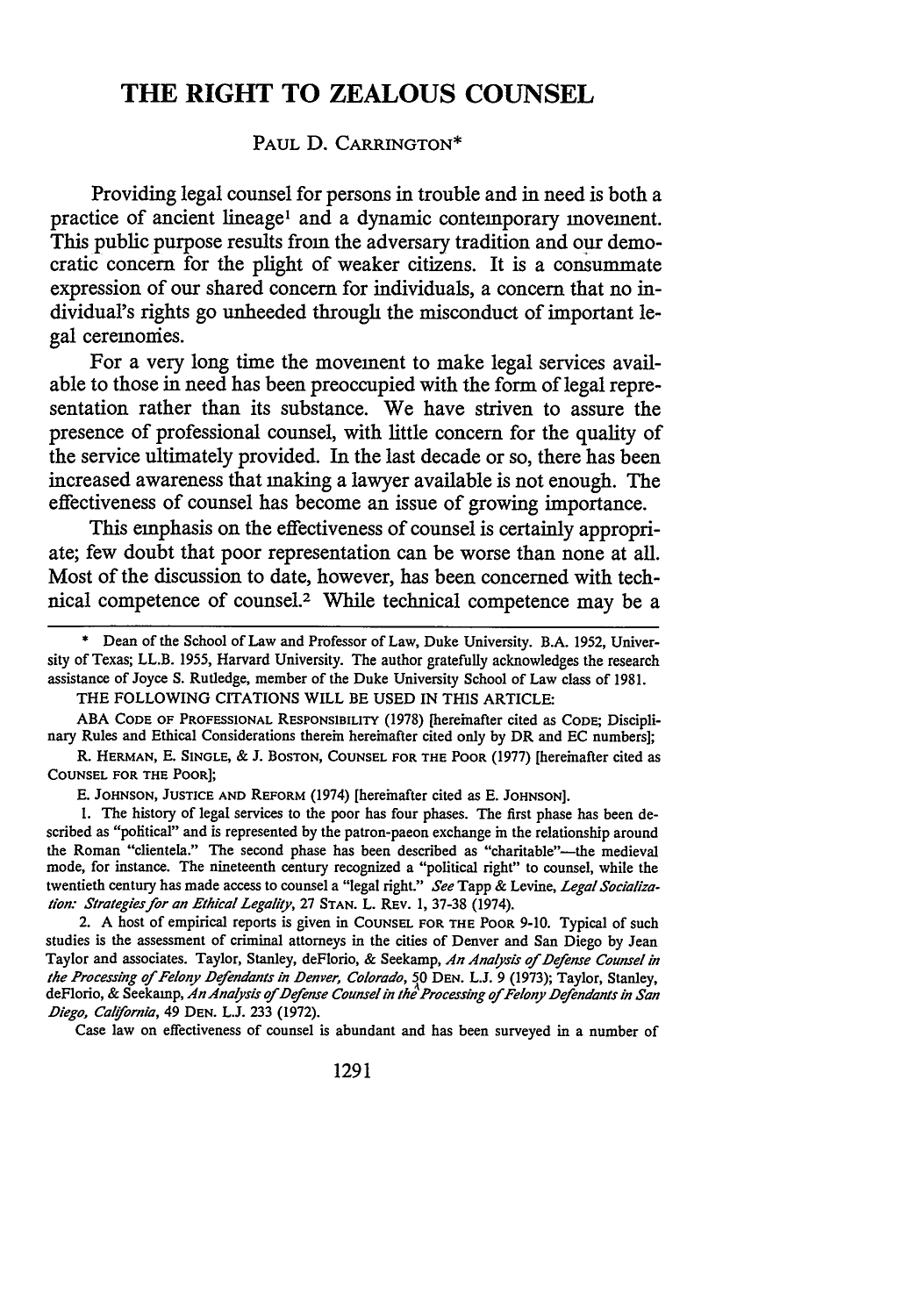problem, it is not the subject of this Article; the concern here is with the spirit of advocacy.

Spirited advocacy is important at two levels. While we do not know to what extent advocacy does truly influence outcomes of disputes, it seems not unlikely that the degree of influence is in part a product of the degree of effort expended by the advocate. If our purpose in assuring counsel is to protect rights, it is important that counsel strive to achieve that result.

Moreover, legal proceedings are important in their ceremonial effects. It is an important purpose of a proceeding to reinforce feelings of trust, not only in those who must accept the decisions but also in the public that must accept the institutions. The role of advocate is, in important measure, to build trust in the fairness of the system. To inspire trust, the advocate must not only be vigorous, but he must also seem so. Thus, we are as concerned with the appearance of zeal as with its reality. We want and need counsel who strive for, and who seem to care about, their chents.<sup>3</sup>

I. **THE SOURCES** OF ZEAL

Zeal does not appear to be in short supply for lawyers being paid directly by their own clients. Although there have always been episodic complaints, particularly about criminal defense work performed in urban courts, clients who select and compensate their lawyers generally retain enough control to assure that matters are handled satisfactorily. At least this has been true for those clients who are part of the return trade, or who are likely to share their reactions with other prospective clients. As long as the lawyer is in business, he is usually in business to please the clientele, and that endeavor requires perpetual effort.

Our experience with contingent fees demonstrates the relation between zeal and the incentive system. The contingent fee was the chief nineteenth century contribution to the movement to make legal services available to weak litigants. It was a Jacksonian departure<sup>4</sup> from the more traditional rule that forbade lawyers from acquiring interests in litigation, a corollary of the ancient English constraint on barratry. The argument for the contingent fee was, and is, that it makes counsel

3. *See* **CODE** Canon 7.

articles. *See, e.g.,* Bazelon, *The Defective Assistance of Counsel,* 42 **U.** CIN. L. REv. **1** (1973); Finer, Ineffective Assistance of Counsel, 58 CORNELL L. REV. 1077 (1973); Grano, The Right to *Counsel, 54 MINN.* L. REv. 1175 (1970); Waltz, *Inadequacy of Trial Defense Representation as a* Ground/or Post-Conviction *Relief in* Criminal *Cases,* 59 Nw. U.L. REv. 289 (1964).

<sup>4.</sup> Radin, *Contingent Fees in California,* 28 CAL. L. REv. 587, 588 (1940).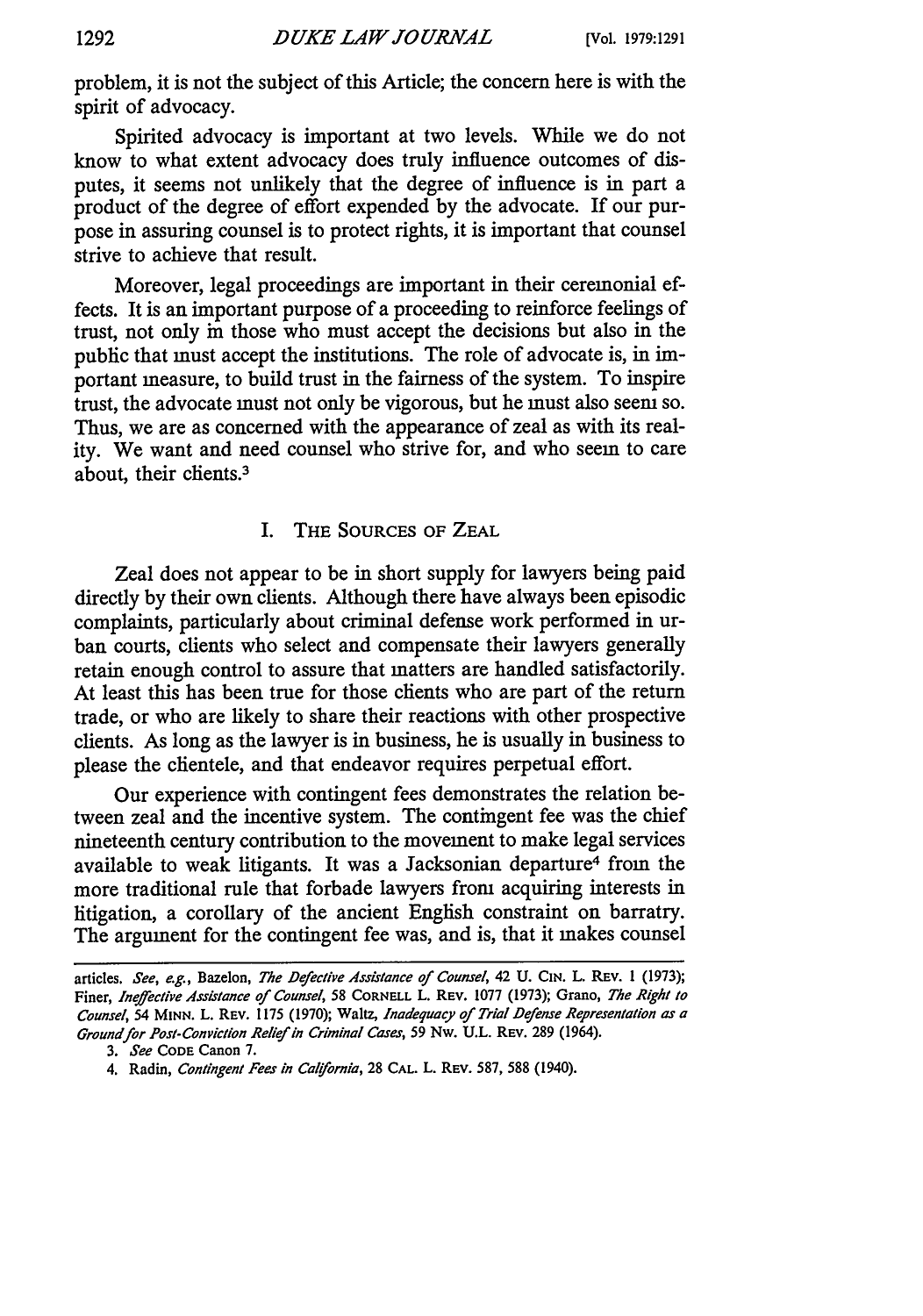available to those who cannot afford to pay<sup>5</sup>—and so it does.

A secondary attraction of the contingent fee has been its apparent provision of an incentive for zeal. As the author of the leading work on contingent fees reports: "[T]here is much in the current use and discussion of contingent fees which indicates that the basic premises from which its proponents argue are rooted in the economic beliefs of a profit-motivated, commercially oriented society . . . .<sup>76</sup> Even the wealthiest litigants have been permitted to use contingent fees for claims in which such practice is allowed, such as personal injury or eminent domain.<sup>7</sup> Experience suggests that most clients prefer to exercise the contingent fee option when given the choice, in part to assure zeal.

It has now become clear, however, that the customary contingent fee does not always work to provide the intended incentive. 8 As Professors Schwartz and Mitchell revealed a decade ago, this economic incentive rewards fast, cheap settlements.9 A lawyer who can settle a case with no time invested in it can go on to the next case quickly and better enrich himself, while one who labors through a full proceeding may obtain much more for his client, but only a little more for himself. Indeed, he may well earn less than he would receive from the additional cases that he would otherwise be able to handle. Feeble advocacy in the negotiation of sizeable claims is, therefore, a familiar canker in the practice of law. Douglas Rosenthal has more recently chronicled this inadequacy, focusing on the tendency of personal injury lawyers to coerce settlements from their own clients.<sup>10</sup> It is uncertain whether appropriate measures can be taken to correct this feature of contemporary contingent fee practice. It is clear, however, that although personal injury practitioners are economically motivated men and women, zealous advocacy is not always rewarded, and when zeal is not rewarded, it is often absent.

There are, of course, notable examples of lawyers providing legal services of the highest quality without remuneration. Usually these examples have been efforts on behalf of what the Code of Professional

**8.** Three areas of potential conflict of interest are described in H. Ross, SETTLED **OUT** OF COURT 82-83 (1970).

<sup>5.</sup> EC 2-20.

<sup>6.</sup> F. MACKINNON, **CONTINGENT FEES** FOR **LEGAL** SERVICES 15 (1964).

<sup>7.</sup> *Id.* **70.** MacKinnon also enumerates other common areas of contingent fee practice. *Id.* 25-28.

<sup>9.</sup> Schwartz & Mitchell, 4n *Economic Analysis of the Contingent Fee in Personal-Injury* Liti*gation,* 22 **STAN.** L. REV. 1125 (1970).

<sup>10.</sup> D. ROSENTHAL, LAWYER **AND CLIENT.** WHO's **IN** CHARGE? 98-99, 109-12 (1974).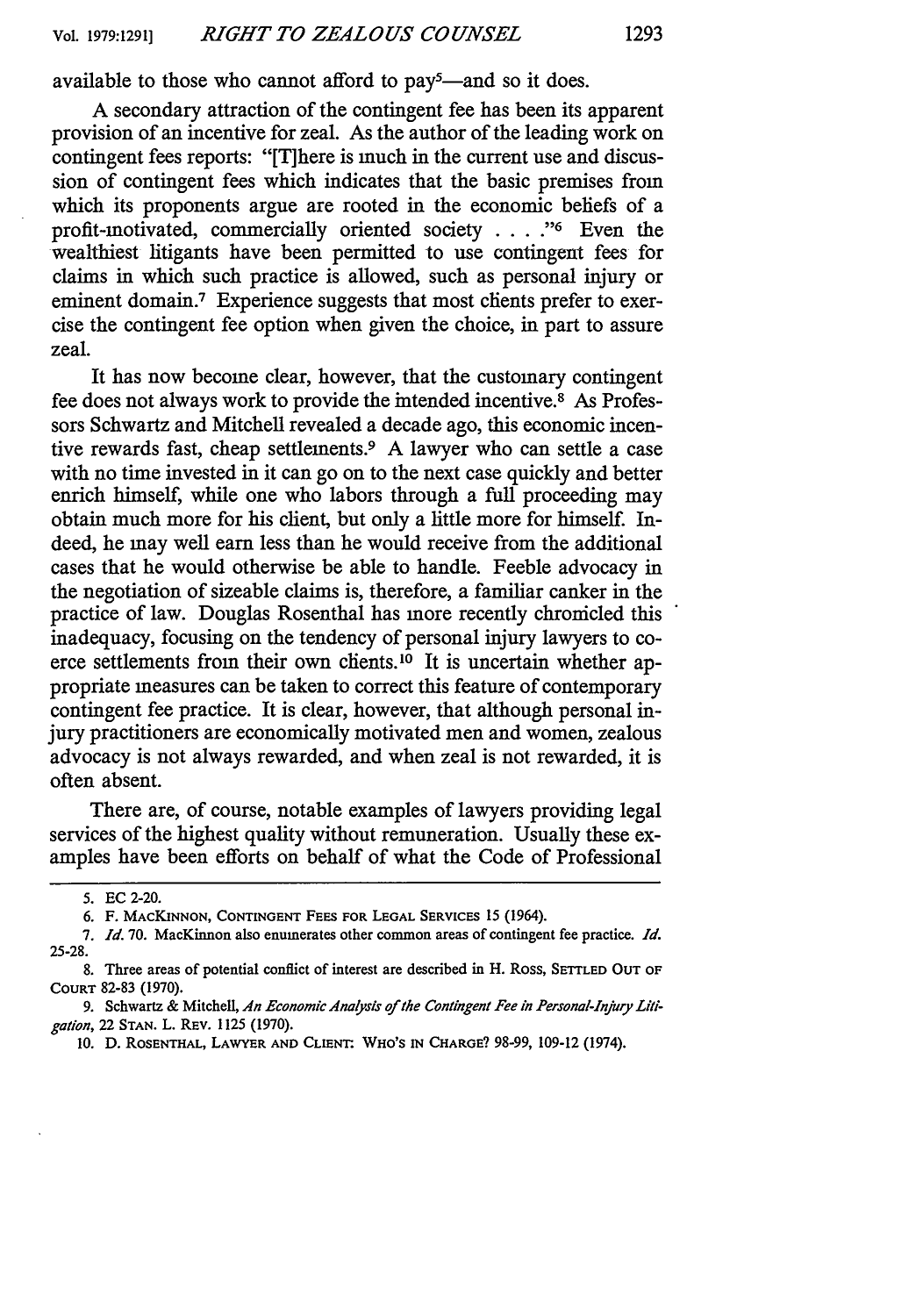Responsibility calls "unpopular clients and causes."<sup>11</sup> The representation of unpopular cases was first recognized as a professional obligation in the late eighteenth century. The duty had the distinct flavor of *noblesse oblige.* Such early exponents of the obligation as Lord Erskine and Josiah Quincy seemed to have given premier efforts on behalf of unpopular clients without pay.<sup>12</sup> So it has been for many lawyers in this century, such as those who defended alleged communists in the early fifties,<sup>13</sup> or who engaged in many other ventures led by the American Civil Liberties Union.<sup>14</sup> These representations, however, often provide compensation in the form of nonmonetary rewards such as favorable recognition, at least by a small audience if not by the public at large. It seems fair to assert that zeal has rarely been purely the product of an unalloyed sense of professional obligation.

Such a conclusion need not lead to cynicism or despair. To invert Anatole France's cynical question about whether lawyers were ever children, the answer is affirmative: lawyers are people, too. The behavior of most people—lawyers and others—is, over time, largely the product of external influences. Exhortations, such as those in the Canons of Ethics, are important, but the effect of exhortations is lost if they urge a course of conduct that is seldom if ever rewarded in some way. Everyone needs reinforcement. While there will be admirable exceptions of lawyers laboring to do what few will ever know or care about, a system that desires zealous advocacy on the whole will have to reward it.

Moreover, even if it were not true that lawyers are people in the respect just stated, the serious problem that they often appear to be people would remain. As long as the clientele attributes normal human motives to lawyers, it will be hard to convince a client that his lawyer is exerting effort when the lawyer is not visibly productive. Unfortunately, a fundamental characteristic of an advocate's services is that one can seldom visually associate his effort with favorable consequences. Few clients are prone to credit counsel for good results. Many clients are prone to be critical of lawyer performance even when well served, especially if there is a gulf of culture or class between lawyer and client. For these reasons, client trust comes hard.

<sup>11.</sup> EC 2-27.

<sup>12.</sup> **E. CHEATHAM,** A LAWYER **WHEN NEEDED 13-38 (1963).**

**<sup>13,</sup> Id.** 17-18.

<sup>14.</sup> Private activist groups such as the American Civil Liberties Union and the Legal Defense Fund (formerly associated with the National Association for the Advancement of Colored People), who were responsible for the "first wave" of public interest law in the twentieth century, also show a high selectivity in their orientation toward "big-impact" cases. See Rabin, *Lawyers/or* Social Change. *Perspectives on Public Interest Law,* 28 **STAN.** L. REv. 207, 209-24 (1976).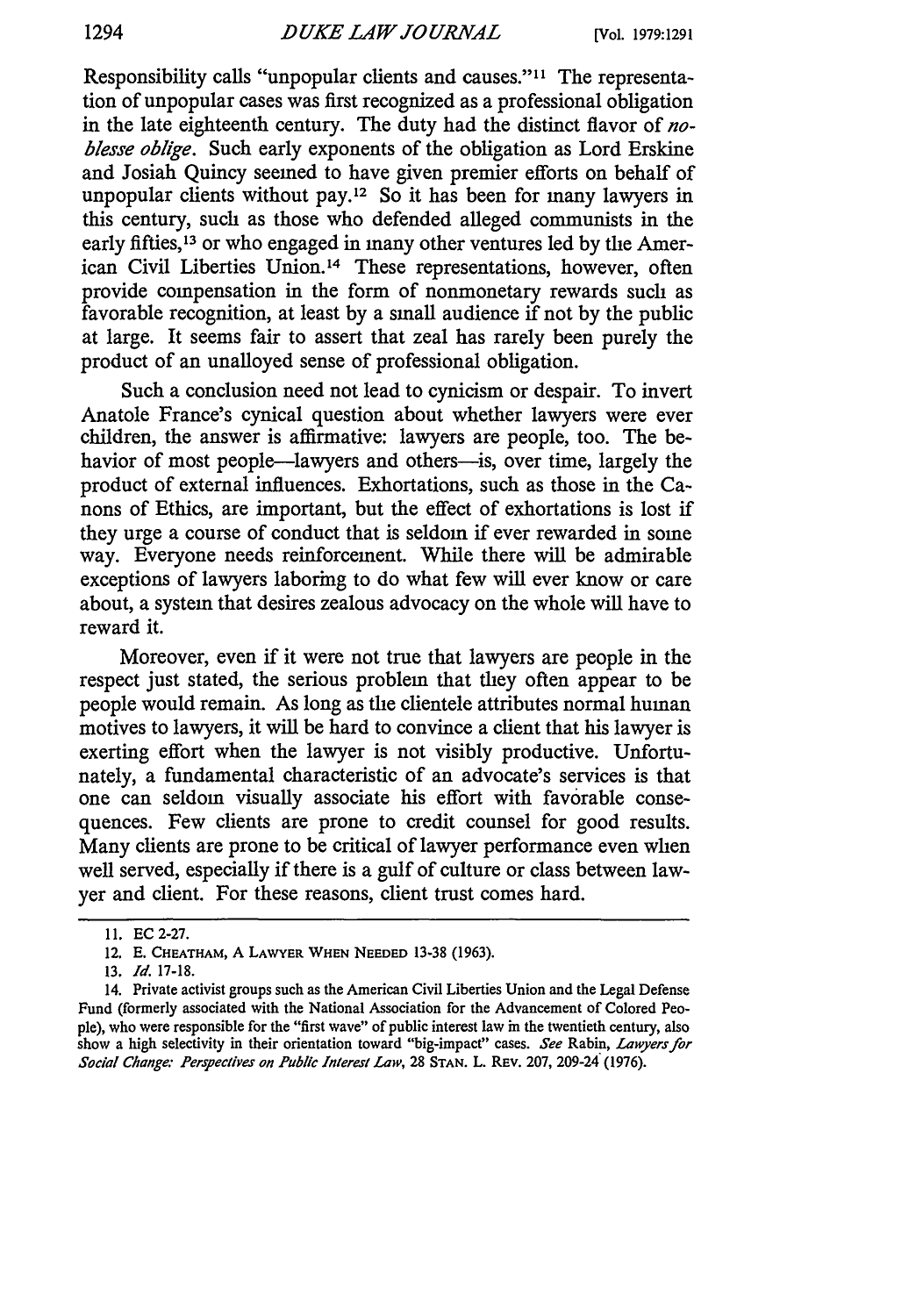## II. THIRD-PARTY PAYMENT OF FEES

Maintaining zeal and the appearance of zeal has taken on a new dimension for lawyers whose fees or salaries are paid by persons other than their clients. Third-party payment is becoming a very common practice. It is not novel: there were paid attorneys serving the poor in the Roman Papal government and in the admired cortez of Toledo in the fifteenth century.<sup>15</sup> What is new about the American staff attorney system is the scale of the enterprise.

Private lawyers established the Legal Aid Society in the nineteenth century as an institutional response to the needs of indigents. 16 Like other private charities of that time, it relied on volunteer help and provided rewards in the form of recognition for moral worth. In the early twentieth century, a few paid professionals appeared in the ranks of the societies and by World War I there were a number of full-time professionals.<sup>17</sup> After the war, Reginald Heber Smith published his important work, *Justice and the Poor,18* and the movement to improve the availability of legal services received a powerful boost.

In 1932, the right to counsel achieved constitutional status.<sup>19</sup> The scope of the right has been steadily expanded<sup>20</sup> so that it now applies wherever substantial penalties are to be imposed on citizens.<sup>21</sup> The number of cases to which the right applies has long since exceeded our limited capacity for voluntarism. The size of the criminal bar is now enormous, and most of its income is derived from representing persons who are not able to pay for the services they receive. What we have is a "bureaucratization of the defense of the indigent,"<sup>22</sup> a "highly organized and systematized activity involving thousands of lawyers and millions of clients."<sup>23</sup> Whether working independently by court appointment or as staff attorneys in the offices of public or private defenders, the attorneys enjoy neither high status nor high earnings. Their

- 16. **E.** BROWNELL, LEGAL AID IN **THE** UNITED STATES 7-8 **(1951).**
- 17. M. GOLDMAN, *supra* note 15, at 82-83, 87-98, acknowledges this growth. Salaried public defenders were appointed in a number of cities and counties, and many state legislatures have considered proposals for similar appointments.
	- **18. R.** SMITH, **JUSTICE AND THE** POOR **(1919).**
	- **19.** Powell v. Alabama, **287 U.S.** 45, **68 (1932).**

20. **A** thorough survey of the early development is presented in W. **BEANEY, THE** RIGHT **TO COUNSEL IN** AMERICAN **COURTS (1955).**

22. **COUNSEL** FOR **THE** POOR 3.

**23.** *Id.*

<sup>15.</sup> A brief historical and comparative treatment is found in M. GOLDMAN, THE **PUBLIC** DEFENDER 9-14 (1919).

<sup>21.</sup> The right is pronounced "fundamental" in Gideon v. Wainwright, **372 U.S. 335,** 342 **(1963),** and is broadened to include misdemeanants in Argersinger v. Hamlin, 407 **U.S. 25, 37** (1972).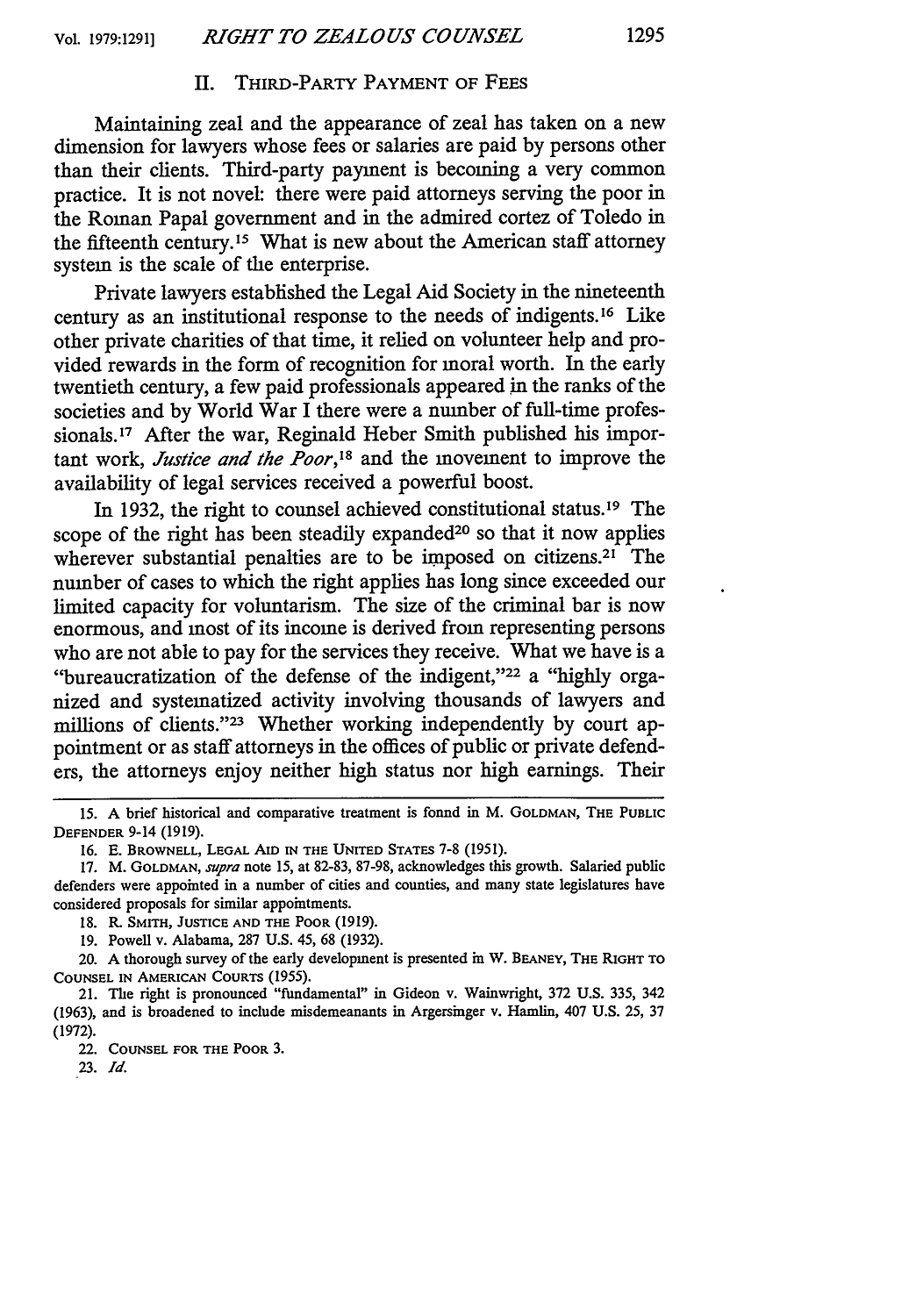work is performed in isolation from any pressure to deliver satisfaction to their clients. Like other providers of important public services, such as social workers and educators, criminal defense counsel generally hold a position of power over their clients.

A similar development has occurred on the civil side. While there has been little recognition of a constitutional right to counsel in civil matters, there has been a movement toward providing legal representation in civil cases. Congress has enacted legislation designed to provide minimal legal services to indigents engaged in civil or administrative disputes. 24 This was an important feature of the War on Poverty, a centerpiece in the effort to achieve distributive justice in the 1960s.<sup>25</sup> During the Nixon years, the movement was re-directed and substantially enlarged under the auspices of the Legal Services Corporation. <sup>26</sup> The Corporation now supports programs throughout the United States. In conjunction with state, local, and private agencies, it provides services to a very high percentage of the poor population of this country. It employs thousands of attorneys, whose incomes are somewhat lower than those of their criminal defense brethren and whose status is the lowest of any group of the bar.<sup>27</sup> Except for a few who are subject to direct selection through an available Judicare plan,<sup>28</sup> these attorneys are seldom accountable to their clients for the quality of the service they deliver, and most of them function with enormous caseloads.

Another group of attorneys who receive their compensation from third parties is presently emerging. Prepaid legal insurance has been a vision of the organized bar for several decades, ever since it became

The Nixon move is styled the "war against justice" in J. AUERBACH, UNEQUAL JUsTIcE 299 (1976). The nature and quality of the service provided by the federal program are critically evaluated in Bellow, *Turning Solutions Into Problems: The Legal Aid Experience*, 34 NLADA BRIEF-CASE 106 (1977).

<sup>24.</sup> *See* Economic Opportunity Amendments of 1966, Pub. L. No. 89-794, § 215, **80** Stat. 1451 (current version at 42 U.S.C.A. § 2996 (West Supp. 1979)).

<sup>25.</sup> E. JOHNSON 39-43, 137-140.

<sup>26.</sup> The Johnson era of great "wars" evoked a conservative backlash during the Nixon administration that included opposition to the reform strategies of the Office of Economic Opportunity. Many details of this resistance appear in the congressional debates preceding the establishment of the Legal Services Corporation as a replacement for the older Office of Economic Opportunity. Vice President Agnew summarized the conservative point of view. *See* Agnew, *What's Wrong With the Legal Services Program*, 58 A.B.A.J. 930 (1972). The goals of the more radical reformers are sympathetically depicted in Sullivan, *Law Reform and the Legal Services Crisis,* 59 CAL. L. REv. **1** (1971).

<sup>27.</sup> This was the finding with regard to members of the Chicago bar. Laumann & Heinz, *Specialization and Prestige in the Legal Profession,* 1977 AM. B. FOUNDATION RESEARCH J. 155, 167.

**<sup>28.</sup>** The best single overview of the Judicare model is provided in **S.** BRAKEL, JUDICARE (1974). Brakel also points to research showing a strong client preference for Judicare over "welfare-type" legal services.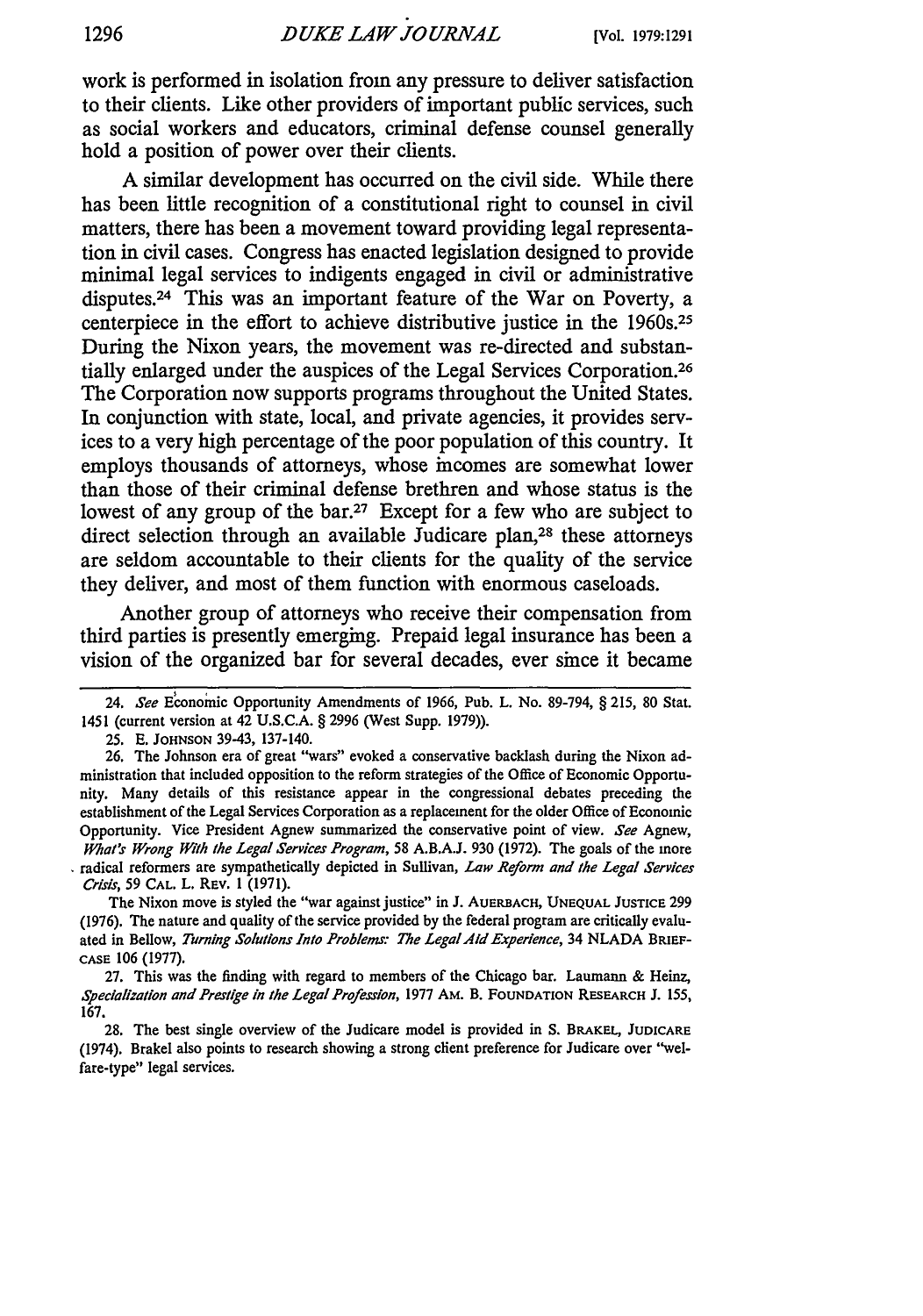apparent that Blue Cross-Blue Shield brought extraordinary prosperity to the medical profession. The concept received a powerful boost in **1976** with the enactment of section 120 of the Internal Revenue Code.<sup>29</sup> That section grants experimental tax-exempt status for a period of five years for payments made on behalf of employees for prepaid legal services. While this change has not brought the enormous increase in the use of legal services that some had hoped,<sup>30</sup> a substantial development might still occur. Most of the prepaid plans employ the services of attorneys in private practice who are selected **by** their prepaid clients. Some, however, including the largest,<sup>31</sup> provide legal services through staff attorneys employed **by** the insuring group. These staff attorneys are employed under circumstances similar to public defenders and legal services attorneys.

## III. **THE** EFFECTS OF THIRD-PARTY PAYMENT ON THE APPARENT LOYALTY OF COUNSEL

Competing influences upon advocates make it difficult to maintain the appearance and the reality of zeal. All attorneys have competing obligations to court, self, and client. The sometimes conflicting nature of these obligations can seldom be understood, much less appreciated, by the clientele.

The exhortation to zeal that is expressed in the Code of Professional Responsibility is balanced by an exhortation to maintain "independent judgment."<sup>32</sup> The desire to preserve this independent judgment lies behind the proscriptions of conflicts of interest and serves as the unifying purpose behind the constraints forbidding lawyers to be witnesses,  $33$  to be representatives of multiple interests,  $34$  or to acquire

34. DR 5-105.

<sup>29.</sup> The new section was enacted as § 2134(a) of the Tax Reform Act of 1976, Pub. L. No. 94- 455, 90 Stat. **1926.** Attempts to repeal section 120 have been rebuffed. *See* 3 **NATIONAL** RE-**SOURCE CENTER FOR CONSUMERS** OF **LEGAL SERVICES, NEW DIRECTIONS** ACTION **LINE** 29 (1978).

<sup>30.</sup> Using a mail survey, G. Alpander and J. Kobritz recently conducted sketchy empirical research into the popularity of prepaid legal services as an employee benefit. Their poll of 350 national corporations and 100 national unions, of which 150 corporations and 86 unions responded, is summarized in 31 INDUS. & LAB. REL. REV. 172, 173-74 (1978). Only four percent of the unions surveyed had put prepaid legal services on the collective bargaining table; of these, 70% had been successful in securing prepaid legal services as a fringe benefit. *Id.* Legal services were shown to be a less popular item than dental insurance. *Id.* The actual number of group prepaid legal plans reported to the Department of Labor for 1979 was 3,500. Fretz, *Decent Legal Carefor Moderate Income Americans: Hopefor the Eighties,* 36 NLADA BRIEFCASE 2, 2 (1979).

**<sup>3</sup> 1.** The UAW plan, inaugurated in 1978, is the largest with 140,000 members. *ABA's Seventh National Conference on Prepaid Legal Services,* 47 U.S.L.W. 2293, 2296 (Nov. 7, 1978).

<sup>32.</sup> **CODE** Canons 5, 7.

<sup>33.</sup> DR 5-101(B).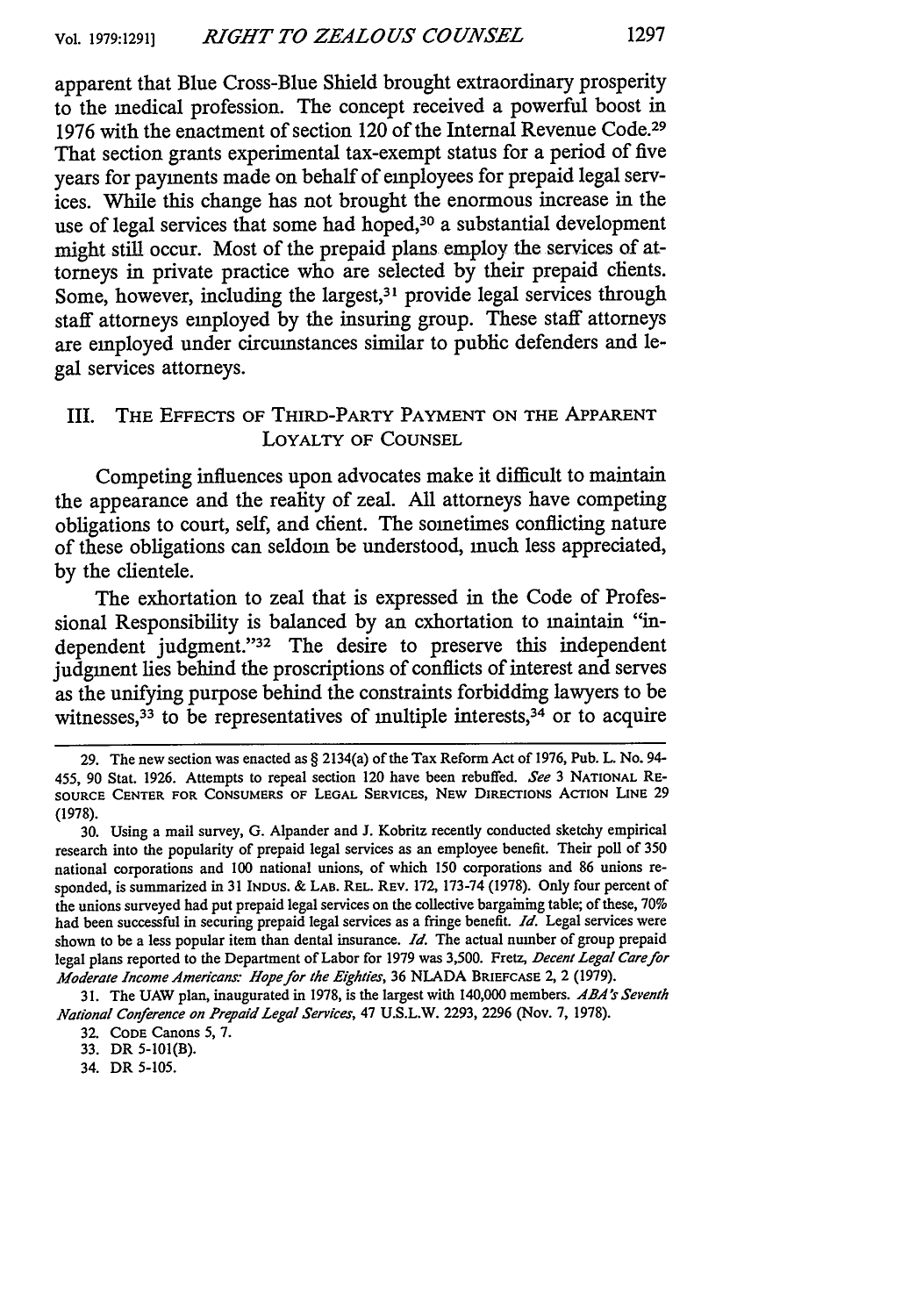self-interests in litigation.<sup>35</sup> Detachment and zeal are uncomfortable companions, however, and few lawyers have perfected the self-discipline to maintain both at all times. The obligations of zeal and independence thus may compete with one another; in excess, they may join in mutual defeat. Lawyers frequently associate the idea of independence with personal autonomy and even the right or obligation to dominate clients.<sup>36</sup> Some observers have noted a tendency toward authoritarianism on the part of lawyers;<sup>37</sup> Rosenthal has gathered substantial data to show that lawyers impose their tastes and preferences on their clients.<sup>38</sup>

To some extent, many lawyers view such domination as a mark of professionalism. Few lawyers emphasize the importance of helping clients make their own decisions on the basis of full information. Indeed, one official bar publication states that reasoning "not only prolongs the interview, but generally confuses the client. The client will feel better and more secure if told in simple straightforward language what to do and how to do it. . . .<sup>39</sup> While some have decried this attitude, it is probably the norm for attorney-client relations in many areas of practice.

Against this background, it is scarcely surprising to find members of the criminal defense bar, or the legal services bar, demeaning the importance of their clients' judgment. It must certainly be the case that lawyers who overbear their clients will be even more likely to do so if the client has no control and no choice. Third-party provision of legal services is therefore likely to provide masters as well as servers.

Not only does third-party payment tend to liberate the attorney from the client's control, but it also helps to create a relationship of rivalry. He who pays the piper may, or may seem to, call the tune. If he does not call the whole tune, he may nevertheless be regarded as the primary audience to be pleased by the piper. Thus, there is a special danger that public defenders will not be trusted because they are perceived to be yet another arm of the state, in league with prosecutors.<sup>44</sup>

39. *Id.* 19.

40. Social and political scientists who have conducted personal interviews with criminal defendants often record their "distrust and hatred" of the public defender's office and the absence of "handholding." The defenders' "inattention to psychological needs" is said to have "alienated" the clientele. Indigents may be frustrated at being forced to use public services: they view the

<sup>35.</sup> DR 5-103.

<sup>36.</sup> Becker, *The Nature* ofa *Profession,* **in EDUCATION FOR THE PROFESSIONS** 38-39 **(N.** Henry ed. 1962).

<sup>37.</sup> H. FREEMAN, LEGAL INTERVIEWING **AND** COUNSELING 236 (1964); W. WEYRAUCH, THE PERSONALITY OF LAWYERS (1964).

<sup>38.</sup> **D. ROSENTHAL,** *supra* **note 10,** at 29-61, 66-67, 112-16.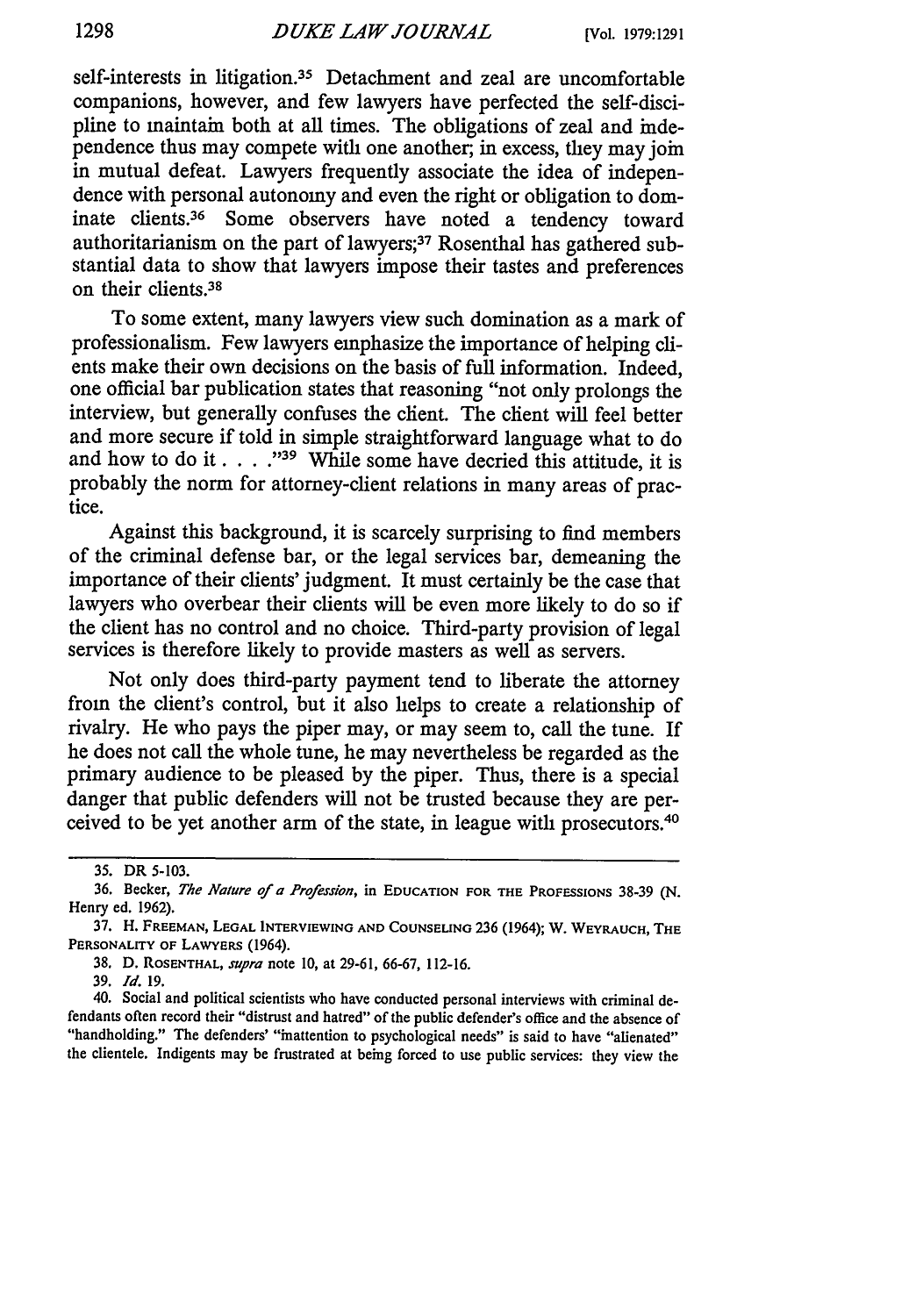In legal services programs, the perceived third-party interest is often political. In the early years of the federal program, political agencies often interfered directly in particular lawyer-client relationships to pursue or frustrate particular claims or defenses deemed to have political importance.<sup>41</sup> One of the purposes for organizing the Legal Services Corporation in 1974 was to insulate the lawyer-client relationship from external interference. This was done in return for modest constraints on litigation to pursue political ends.42 Nevertheless, one of the goals of legal services programs continues to be the achievement of general law reforms favoring the interests of disadvantaged citizens. While the interest of the individual, disadvantaged client may often coincide with the interests of the larger clientele, this is not always the case, and the tension between the two is a legitimate source of mistrust for the individual chent.

The dimensions of this problem are enlarged by the difficulty in maintaining a clear institutional purpose for legal services programs. Inevitably, judgments must be left to individual staff attorneys who may wish to enlarge their own importance by overblowing a case. Examples of this situation arise frequently. Perhaps the most sweeping accusations have been made by Harry Brill, who has charged his former colleagues in the San Francisco Neighborhood Legal Assistance Foundation with massive mampulation of chents--even to the extent of lying-to encourage elegant class suits in lieu of individual actions that likely would have been more effective for the individuals involved.43 While Jerome Carlin has disputed some of Brill's allegations,44 he does not really deny that the Foundation lawyers had an agenda of their own making, one which took precedence over the desires and interests of individual clients. As Brill put it:

The specific needs of clients and the question of whether or not they could gain from class action were incidental to the lawyers. They were concerned only with filing as many dramatic class action cases as possible. Among other things, this meant that they were constantly seeking out interesting issues and organizations that might help generate them. So they had little time or patience for community organizations that sought other, less dramatic kinds of legal service.<sup>45</sup>

Another variety of conflict of interest that arises in the legal serv-

- 44. Carlin, *The Poverty Lawyers,* 33 **PUB.** INTEREST 128 (1973).
- 45. *See Brill, supra* note 43, at 54.

public attorney as simply part of the system oppressing them. *See* P. WICE, CRIMINAL **LAWYERS** 202 **(1978).** *See also* J. CASPER, CRIMINAL COURTS: **THE DEFENDANTS'** PERSPECTIVE (1978).

<sup>41.</sup> *See* **E. JOHNSON.**

<sup>42.</sup> *Id.* 39-43.

<sup>43.</sup> BrilI, *The Uses and Abuses of Legal Assistance,* 31 **PUB.** INTEREST 38 (1973).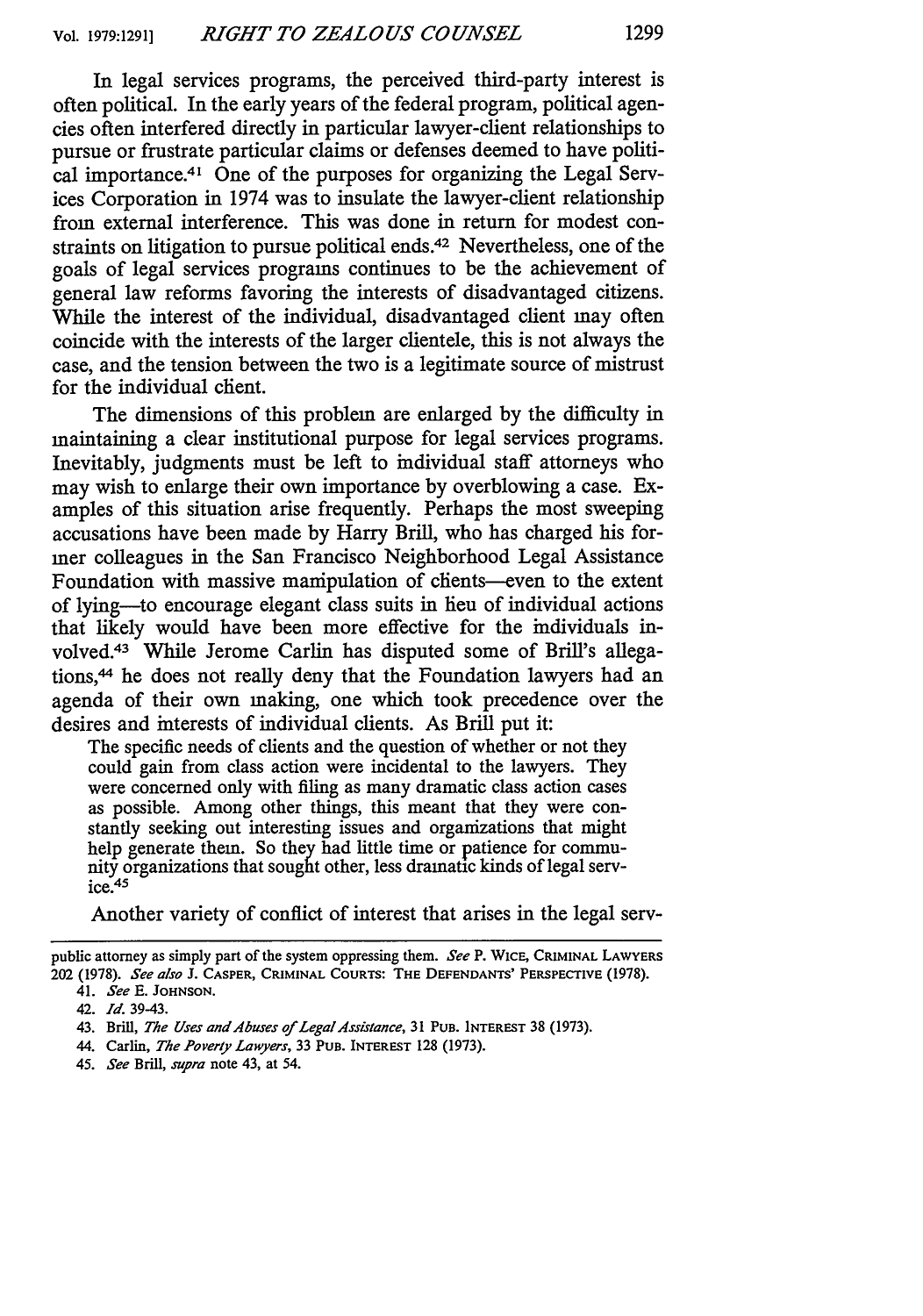ices context is the practice of targeting particular defendants that legal services programs identify as malefactors. Jeanne Kettleson describes this activity as "focusing" to increase the impact of a program on particularly exploitative practices.46 While this practice may be highly desirable from the viewpoint of the larger clientele, it can be contrary to the interests of individual clients whose claims are not aimed at the right target.

The problem of third-party interest extends as well to prepaid insurance plans for middle income clients. Since the programs are so new, there is not yet much evidence that employers or unions will marshal the energies of their staff attorneys toward particular objectives. The potential for abuse may be present in some plans, however, and the staff attorneys are in some circumstances vulnerable to suspicion that they may have substantial agendas of their own. Stuart Israel has described the practice of targeting by one plan office in Columbus, Ohio, which clearly illustrates the potential for serious abuse in some prepaid plans.<sup>47</sup> Thus, generally, clients are right to have less trust in attorneys paid by third parties. Such attorneys seem more likely to compromise their client's interests for the sake of their own goals.

## IV. THE EVIDENCE OF MISTRUST

The preceding statement is intuitive, but the perception is validated by the available empirical evidence, which tends to show that the level of client mistrust is associated with the degree to which an incentive system gives the client some balance of power in the attorney-client relationship. The most significant body of data on this subject has been gathered by Herman, Single, and Boston in their recent work, *Counsel* for the Poor.<sup>48</sup> Based upon data from prosecutions in Los Angeles, New York, and Washington, D.C., their work was limited to criminal defense representation. Defense representation consisted of privately retained counsel, appointed counsel compensated by the state, and public defenders. The authors were unable to detect any significant correlation in the resolution of cases that could be attributed to the differences in delivery systems, although there was a barely discernible difference in outcome that favored institutional staff attorneys over individual lawyers who were privately retained or appointed.<sup>49</sup>

There was, however, a substantial difference in client perceptions.

<sup>46.</sup> Kettleson, Client Getting, 35 NLADA BRIEFCASE 12, 12 (1977).

<sup>47.</sup> Israel, Changing the Balance of Litigating Power, 2 NEw DIRECTIONS **LEGAL SERVICES** 102 (1977).

<sup>48.</sup> **COUNSEL** FOR **THE POOR.**

<sup>49.</sup> *Id.* 153, 160-61.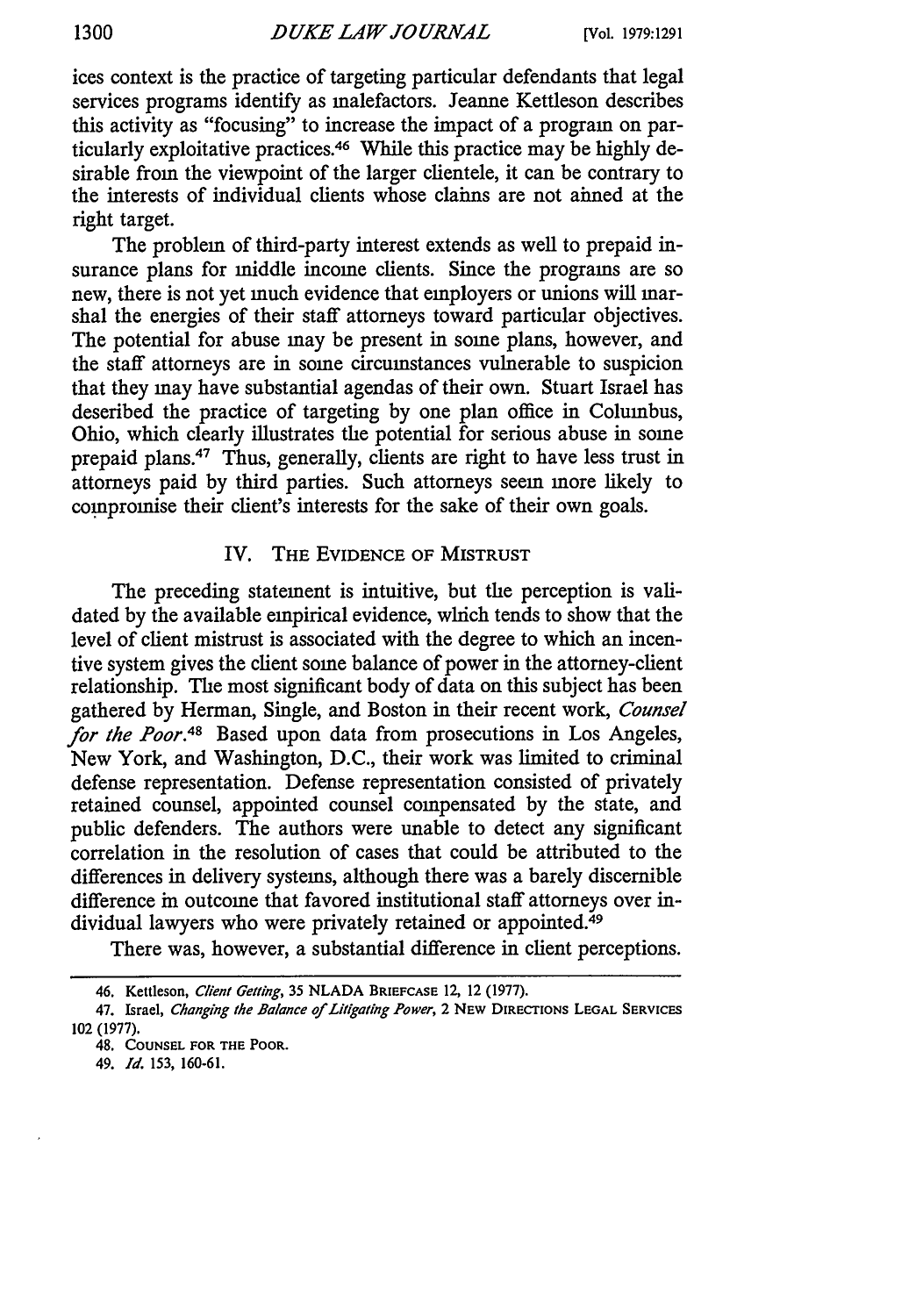The authors found a "pervasive antipathy of unexpected magnitude toward publicly paid defense lawyers, primarily those who work for the first-line defender systems. **... 50** "[I]t rapidly became evident that these antipathies were based on defendants' suspicions about both the loyalties and the abilities of these lawyers."<sup>51</sup> Many of the defendants were, of course, experienced in the ways of criminal courts and had data of their own on which to base their mistrust. On the other hand, their powers of observation were offset by their inabilities to control variables as could the data analysts. Evidently, the belief that public defenders are ineffective was based on "general social assumptions... [that] you get what you pay for."<sup>52</sup> Illustratively, one defendant, when asked if his Legal Aid lawyers did good work, replied, "No. Why should they?"<sup>53</sup> Clients also believed that those on the public payroll would retain a primary loyalty to the state court, not to the client.

Not surprisingly, the clients' disdain of lawyers was reciprocated. Few defense lawyers thought their clients' opinions about the quality of legal representation mattered. Their view was that criminal defendants are "too self-interested, too anti-social, and too uneducated to have opinions worth soliciting."'54 This reciprocation is, of course, a part of the problem of creating a relationship of trust. The authors are surely correct in expressing a view contrary to that of most defense lawyers:

Defendants' views of how effective their lawyers are and how well their lawyers treat them are an important index of the extent to which the criminal process in practice honors some of its most fundamental guarantees. And for the defendants themselves, a belief that they are inadequately represented can become a self-fulfilling prophecy. If they are not candid with their attorneys, or refuse to accept legal advice, or are so uncooperative that they impair the attorneys' motivation to work effectively for them, the end result may be the same as if the state had failed from the start to provide adequate representation.

The appearance of justice may also be crucially important to what is presumably the central goal of the criminal process, which is securing future compliance with the law both by the courts' immediate "clientele" and by other citizens. If the law's processes are perceived as unjust or arbitrary, they are unlikely to command the respect of present or potential violators; if they are seen as capricious, irrational, and unpredictable, their deterrent effect may also be un-

<sup>50.</sup> *Id.* 153.

*<sup>51.</sup> Id.*

**<sup>52.</sup>** *Id.* 156.

<sup>53.</sup> *Id.* 169.

*<sup>54.</sup> Id.* 167. Legal Aid lawyer distrust of defendant perceptions is evidenced in Erdmann, *An .4nswer by a Lawyer,* in PRISONERS' RIGHTS SOURCEBOOK 57-62 (M. Hermann & M. Haft eds. 1973).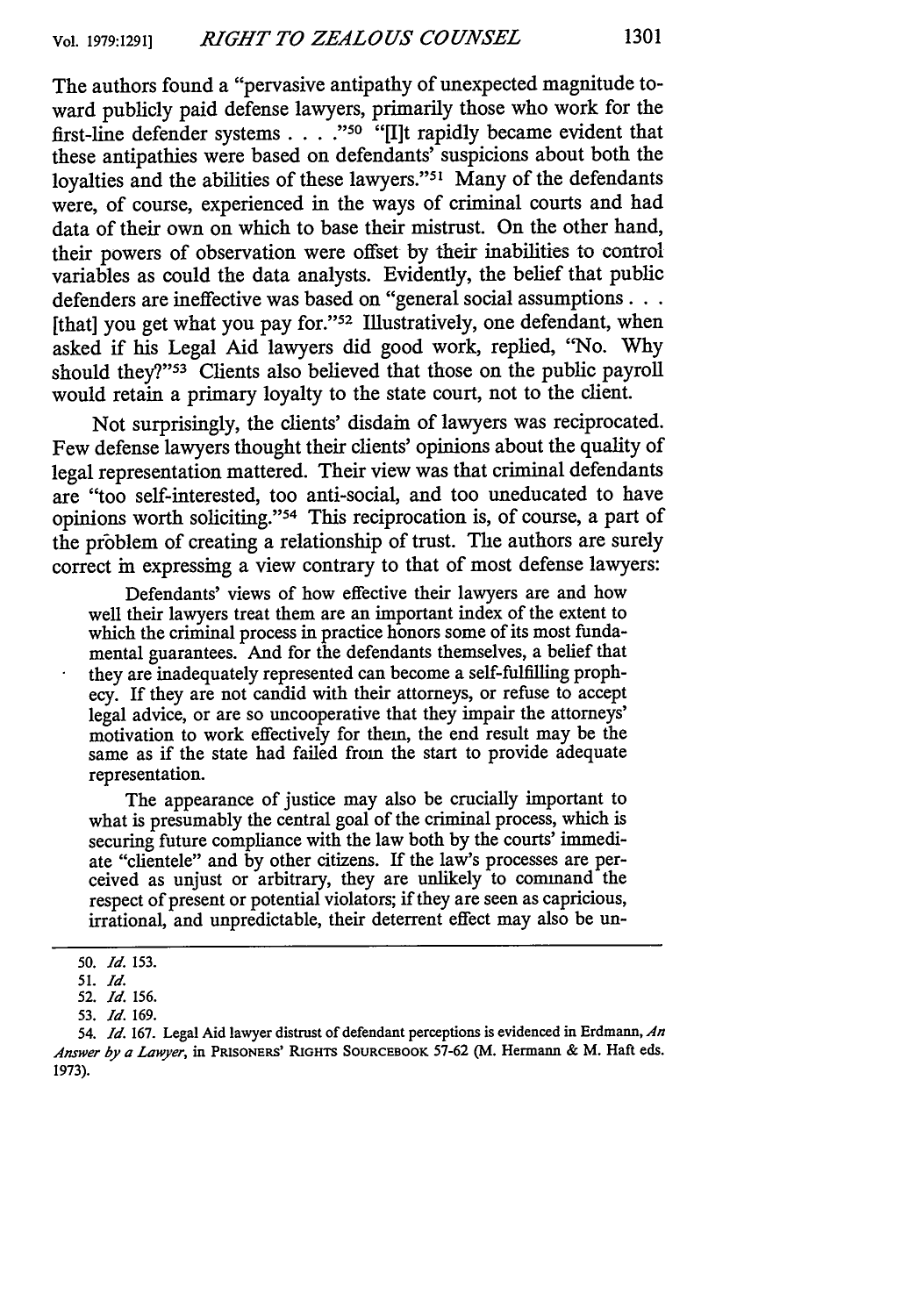dermined.<sup>55</sup>

The available analysis of client perception of staff attorneys on the civil side is less comprehensive. In part, this is because our experience with alternative delivery systems in civil matters has been much more limited than in criminal matters: the bureaucracy of the War on Poverty strenuously resisted the development of Judicare—the use of private attorneys compensated at public expense to serve the poor.<sup>56</sup> Despite this resistance, however, some legal service plans do exist, and there have been several efforts to compare client reactions to services by private counsel with their reactions to comparable services by staff attorneys.

The first, and still the most illuminating, study is that of Samuel Brakel. His work on the Wisconsin Judicare experiment revealed a "pronounced" client preference for private attorneys selected by the client.<sup>57</sup> A second study made by Greenberger and Cole in Meriden, Connecticut, produced results that were inconclusive about client perceptions, but clearly showed that social workers preferred to send their welfare clients to staff attorneys and that the social workers found the staff attorneys generally more congenial than private lawyers.<sup>58</sup>

Earl Johnson, the leading spokesman for the staff attorney system, has attacked the Brakel study, contending that Brakel's book is methodologically flawed.<sup>59</sup> Brakel's rebuttal seems quite convincing<sup>60</sup> and is enhanced by Johnson's own final argument against Judicare, which is that client choice is meaningless because of the pervasive client ignorance of the qualifications of lawyers.<sup>61</sup> As Brakel points out, "[tlhis entire picture of poor people as a totally isolated and alienated class of virtual subhumans is only one of several myths that are used to support indiscriminate preference for social engineering, law reforming, and other paternalistic activities."<sup>62</sup> It is, in any case, a posture that bears a close resemblance to the views of defense counsel that client appraisals of their work do not matter.

While one can hardly view this body of empirical data as dispositive, it does seem to confirm the intuitive thesis that assigning advo-

<sup>55.</sup> **COUNSEL FOR THE POOR** 167.

<sup>56.</sup> *See* E. **JOHNSON** 117-21.

**<sup>57.</sup> S. BRAKEL,** *supra* note 28, at 127.

<sup>58.</sup> H. **GREENBERGER & G. COLE, FINAL** REPORT: **CONNECTICUT STATE WELFARE DE-**PARTMENT **LEGAL** SERVICES **DEMONSTRATION** (1972).

**<sup>59,</sup>** M. **CAPPELLETTI, J. GORDLEY,** & **E. JOHNSON, JR., TOWARDS EQUAL JUSTICE: A COM-PARATIVE STUDY OF LEGAL AID IN MODERN SOCIETIES 167-70 (1975).**

<sup>60.</sup> *See* Brakel, *Styles f Delivery of Legal Services to the Poor: A ReviewArticle,* 1977 AM. B. FOUNDATION RESEARCH J. 219, 243-46.

<sup>61.</sup> *See* M. CAPPELLETTI, J. GORDLEY, & E. **JOHNSON,** JR., *supra* note 59, at 171.

<sup>62.</sup> Brakel, *supra* note 60, at 248.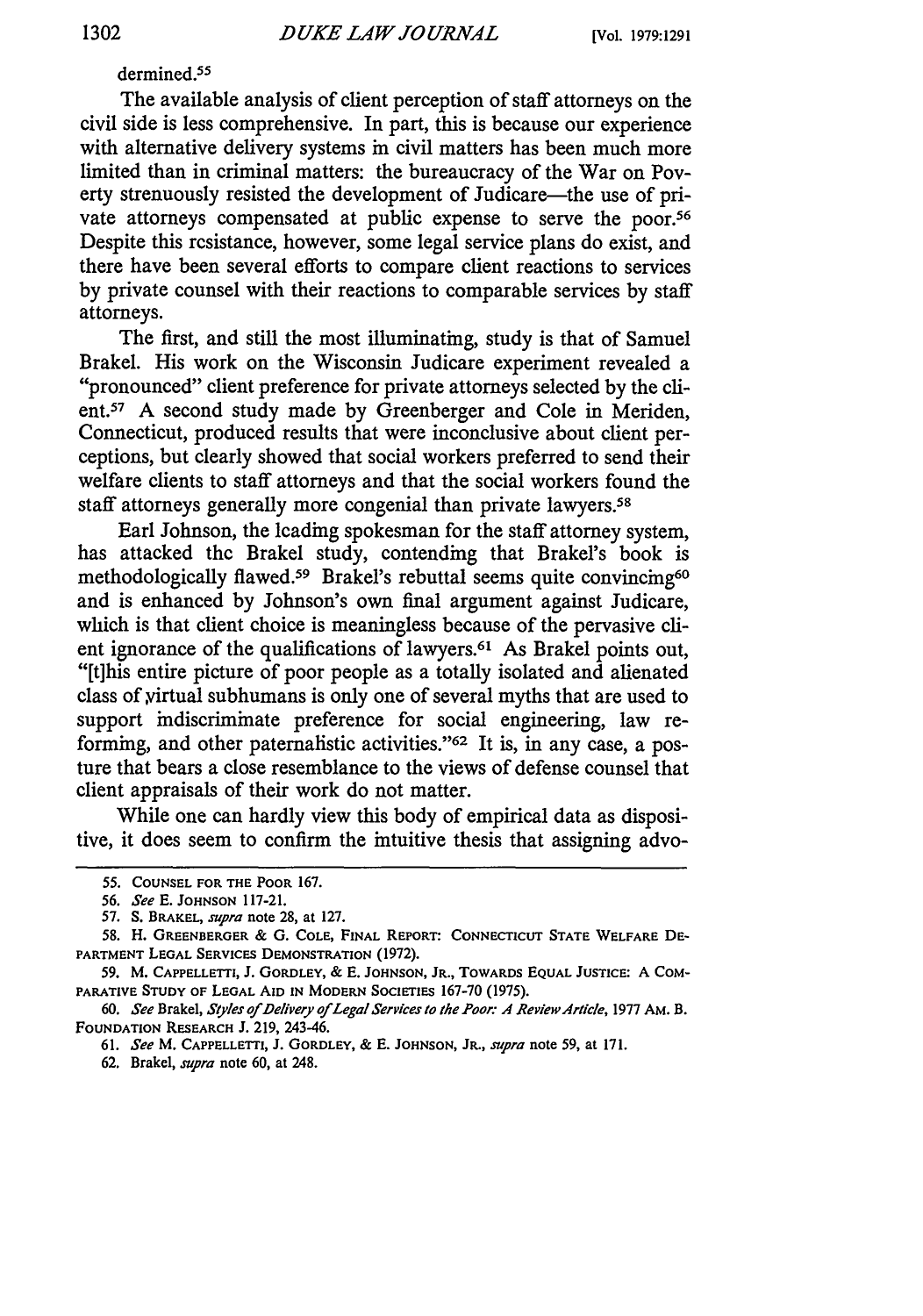cates' roles to lawyers who are seen as having no stake in their chents' welfare tends to reduce the level of trust associated with their lawyerclient relationships. It also tends to confirm that present levels of trust are none too high.

Judicial observations provide further confirmation of this thesis. Increasingly, courts are acknowledging that the assistance of counsel provided in satisfaction of constitutional guarantees cannot be presumed to be effective. Although it remains unusual for a conviction to be set aside on grounds of ineffectiveness of counsel, it is not unusual for courts to acknowledge a substantial responsibility for oversight of appointed counsel. Perhaps the strongest example of this requirement is the opinion of the Supreme Court in *Anders v. California,63* which held that an appellate court cannot accept at face value the assertion of assigned counsel that there is no ground for appeal. The Court further held that it is the prescribed duty of the appellate court to search the record for error and to prod counsel to be an advocate. This decision was an expression of substantial mistrust of staff attorneys. If the Supreme Court does not trust the lawyers, it is not surprising that the clients do not either.

## V. **REMEDIES TO** ASSURE ZEAL

As the previous discussion notes, our present systems do attempt to assure attorney zeal through various forms of supervision, even to the extent of involving judges in the supervisory enterprise. Supervision is currently the primary means used to assure the appropriate level of effort by attorneys who are not financially accountable to their clients. For reasons previously discussed, however, supervision is at best a weak assurance of spirited advocacy. The supervisor of staff attorneys faces the familiar problem that the quality of legal services cannot be judged by the attorneys' tangible results. Supervisors can check to see that formal steps have been taken, but this kind of inquiry only infrequently penetrates to the substance of the service rendered. Rarely, if ever, does it extend to the matter of client satisfaction and the appearance of effective advocacy.

Moreover, supervision in high-volume law offices is itself a problem. Such offices face a constant tension between the quality and the quantity of services to be rendered. When staff attorney time and energy are scarce resources, short-cuts in selected cases may be fully justified by the need to apply more time to the more important matters. Gary Bellow has forcefully argued for the maintenance of consistently

**<sup>63. 386</sup> U.S. 738 (1967).**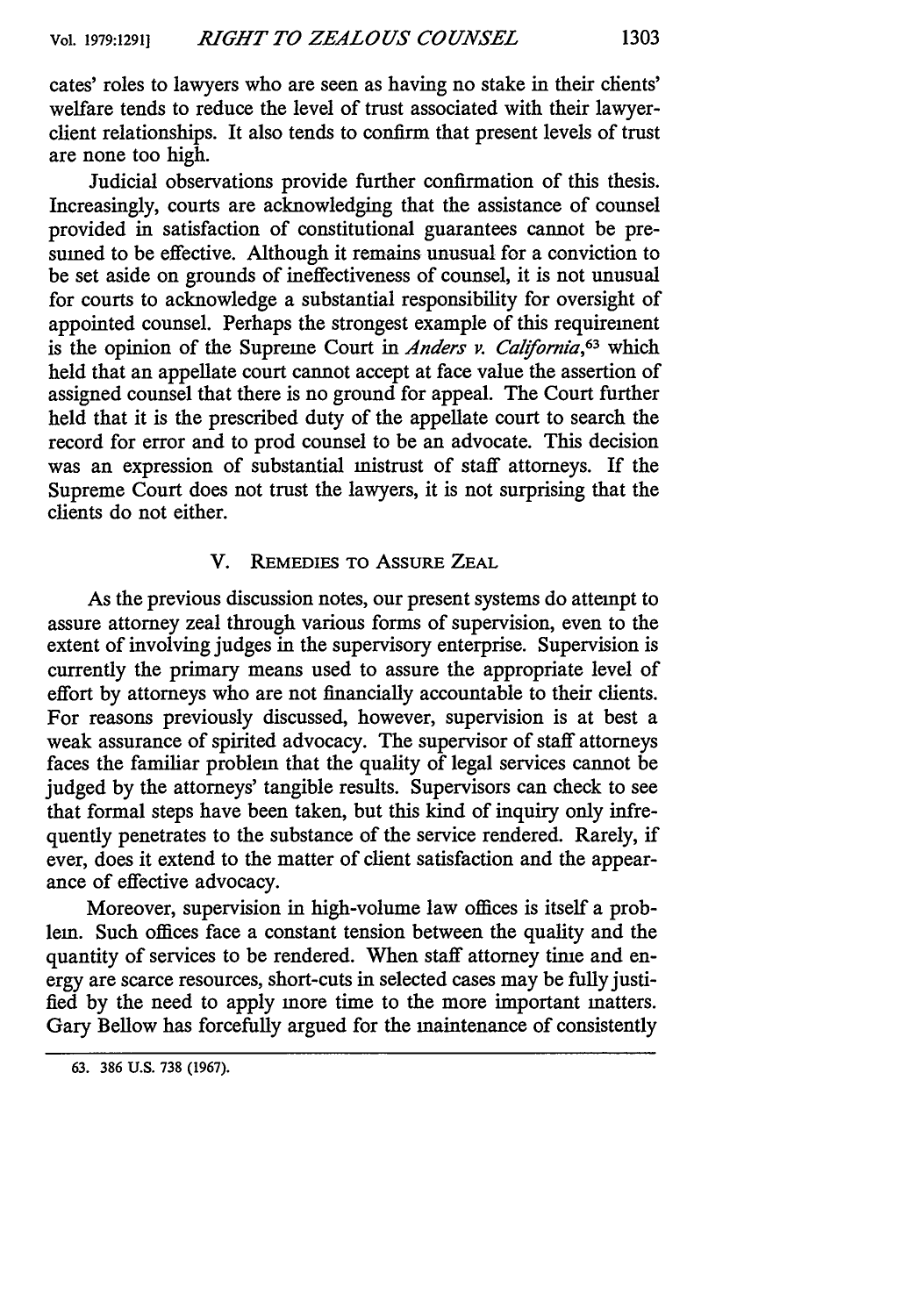high standards of performance in legal services offices,<sup>64</sup> but his argument seems insensitive to the competing interests of clients who must be turned away if the staff attorneys invest too much effort in too few matters. Thus a perpetual time problem arises in almost every matter that is handled, and it is virtually unavoidable to leave substantial discretion with the individual staff attorneys in deciding how best to apply their own time. Accordingly, too rigorous an application of checklist supervision may at times be counterproductive to the purposes of the legal services programs. While this aspect of the problem may be alleviated as the workload is reduced by fuller staffing, it is unlikely that a public defender office or a legal services office will ever have sufficient personnel to make careful decisions about individual time allocations. Furthermore, it will always be true that the attorney who is accountable to the client for his fee has a greater inducement to make effective use of his time than does the individual staff attorney.

Supervision also gives little assurance to skeptical clients who are suspicious of the motives of staff lawyers since the supervisor is just another staff lawyer whose motives must be viewed in the same suspect light. Supervisors will inherit no more trust than their supervisees enjoyed; they must earn it, perhaps by being accountable in some ways that the staff attorneys are not.

Finally, it should be observed that there is very little opportunity for supervising court-appointed criminal defense counsel. A few judges do make an effort to control the quality of criminal defense advocacy by maintaining a system of evaluation through which ineffective counsel may be removed from the list of those eligible for appointment. On the civil side, there is no reported effort to impose supervision of any kind on Judicare lawyers.

In addition to this nominal supervision, the present system does afford other disincentives for lawyer neglect of the affairs of nonpaying clients. For criminal defense lawyers, there is the unpleasant prospect of embarrassment associated with a determination that one's representation of a client was so ineffective as to be unconstitutional. This possibility is so remote, however, that it is unlikely to arise often in the minds of advocates or clients. Perhaps a more effective disincentive at the present time is the developing law of professional malpractice.65 It is still the case, however, that few advocates are likely to be exposed to liability by perfunctory and uninterested performances. For liability to ensue, the neglect must be identifiable as a technical lapse, and a rather

<sup>64.</sup> Bellow, *supra* note 26, at 119-22.

**<sup>65.</sup>** A current description is R. **MALLEN &** V. **LEViF, LEGAL MALPRACTICE** (1977).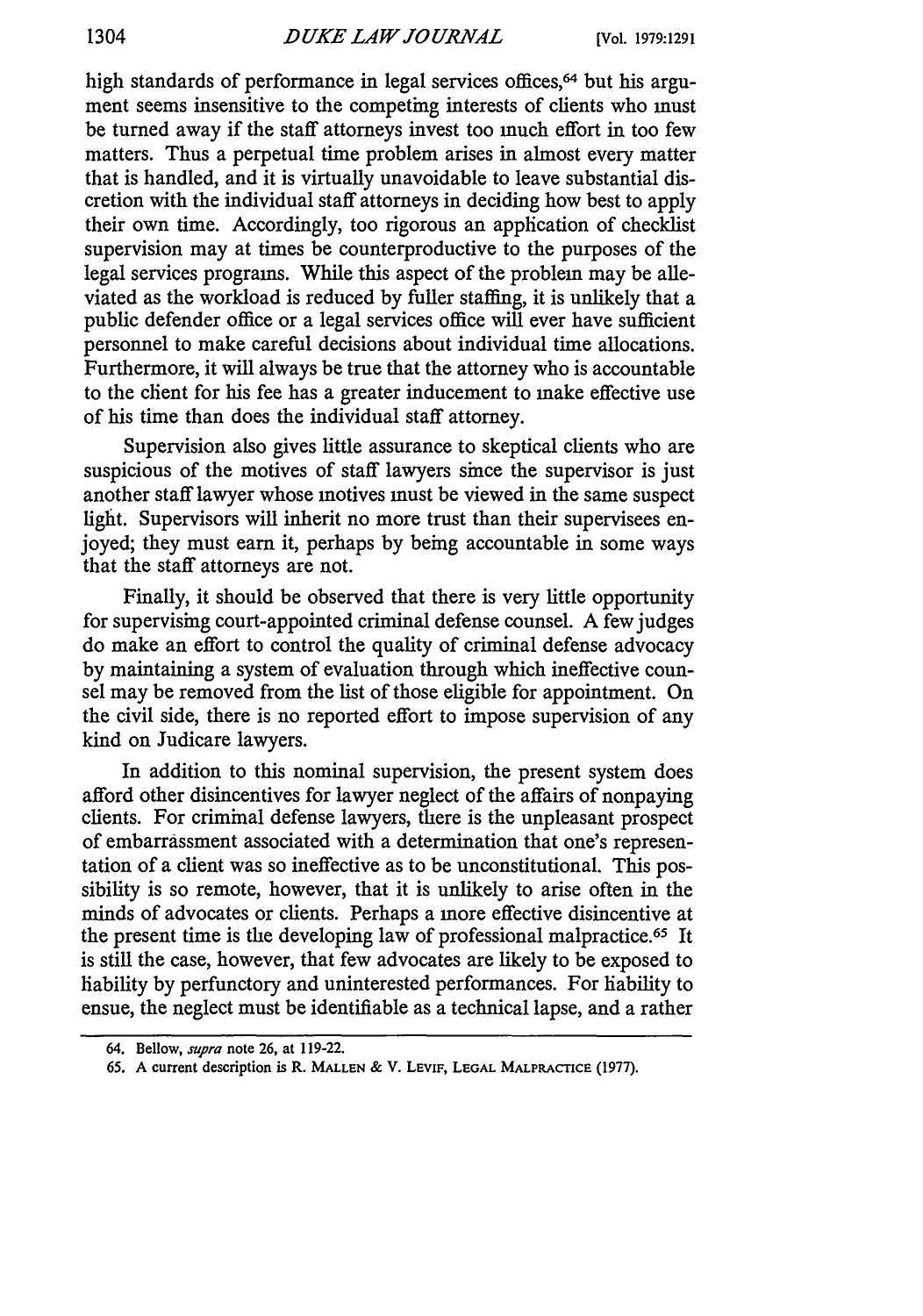substantial one at that. Mere oversight of an "esoteric" rule appears insufficient to expose counsel to suit.<sup>66</sup>

In the final analysis, the only practice presently in use that is capable of generating positive incentives to the lawyers of nonpaying clients is Judicare. Although Judicare lawyers are subject to little or no official supervision, they are subject to the incentives of the marketplace. If clients are to return or send their friends, the Judicare lawyer must give satisfaction. The Brakel data tend to suggest that this method works, at least to some degree.

One question that this Article seeks to raise is whether there are variations on the Judicare model that can and should be more generally employed to make lawyers more accountable to nonpaying clients.

Herman, Single, and Boston have offered a suggestion, although they limit their advocacy to the criminal setting in which they have worked. They propose that every accused person should have the right to fire the first lawyer assigned to his defense.67 As they explain:

[I]mportant in equalizing the power of choice is the power to fire the attorney, whether or not he or she was selected by the defendant in the first place. Defender organizations and assigned-counsel systems do not permit this; instead, they generally require that the court, on the motion of the defendant or the lawyer or both, be asked to determine the issue. (In New York, a defendant who asks to be relieved of a Legal Aid Society lawyer cannot get another Legal Aid lawyer.) When faced with a request for a change of counsel that emanates from the defendant and does not have his or her lawyer's endorsement, the court generally considers it the tactic of a chronic malcontent and routinely denies it. No doubt some defendants would be encouraged to try to dismiss counsel without reasonable cause, perhaps to delay the proceedings against them. Nonetheless, the possible abuse of a right argues for safeguards, not wholesale denial of the right. One safeguard might be for a defendant to be able to dismiss his or her lawyer peremptorily (without cause and without court approval, but perhaps not on the eve of trial) only once in a case. The defendant would retain the additional right to have any lawyer dismissed by the court for adequate justification.

Granting the indigent client this degree of control-which in practical terms is still considerably less than that of the client of retained counsel—would do a great deal to encourage lawyer accountability, much as it does with retained counsel. It is not pleasant to be fired, and it is bad for one's career. The power to fire their assigned counsel might also stimulate a more demanding attitude and greater

67. **COUNSEL** FOR **THE** POOR **173.**

<sup>66.</sup> Lucas v. Hamm, 56 Cal.2d 583, 364 P.2d 685, 15 Cal. Rptr. 821 (1961) (en banc); *c.* Smith v. Lewis, 13 Cal.3d 349, 530 P.2d 589, 118 Cal. Rptr. 621 (1975) (en banc) (attorney who failed to assert client's community interest in retirement benefits in a divorce proceeding found guilty of malpractice).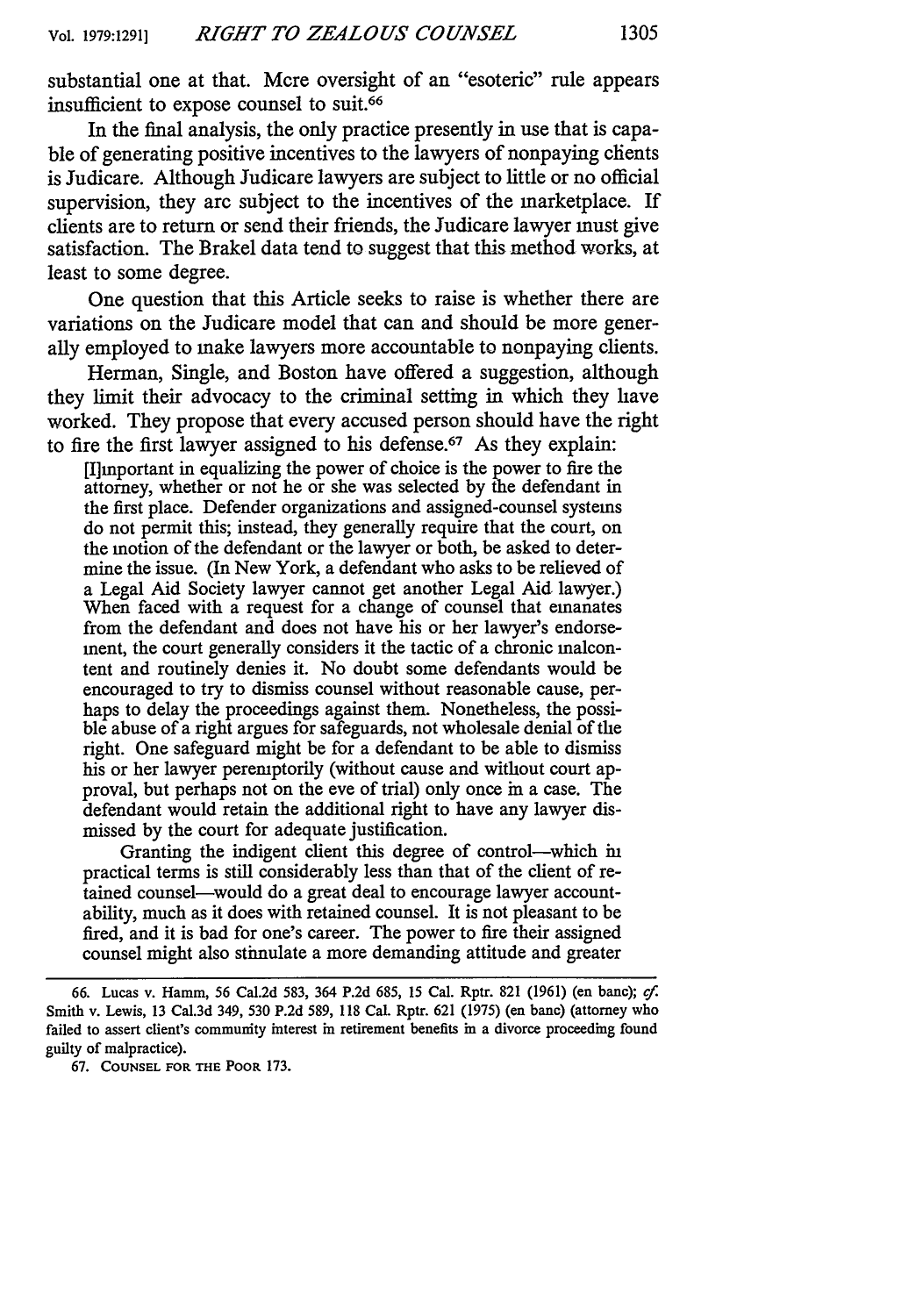frankness from clients who would otherwise be afraid of alienating the assigned lawyer. In turn, this development could lead to favorable consequences for the client, both in case outcome and in satisfaction.

Allowing defendants to hire and fire their own appointed lawyers would unavoidably make any system of assignment of counsel less cost-efficient. How much additional money it would take is impossible to estimate without some very crude guessing about how many people would exercise their powers of choice. We doubt, however, that the cost would be very large, and it might be made up for in benefits besides chent satisfaction. Some cases, for example, might be disposed of more quickly if the clients trusted their lawyers' advice; some posttrial proceedings challenging convictions **by** attacking the competence of assigned counsel might never be brought.<sup>68</sup>

Against the advantages must be weighed some substantial drawbacks. As the authors acknowledge, it is not unlikely that the power to fire counsel could be used for dilatory purposes. Further, its effect on the plea bargaining process is, at best, difficult to appraise in the absence of recorded experience. Nevertheless, it might be worth a try, as a means to assure greater zeal. This idea may indeed be meritorious enough to be considered for use in legal services programs as well as in the administration of closed panel systems for prepaid services.

It would be worthwhile to consider other provisions to accompany such a system of peremptory dismissals. A bonus system could reward staff attorneys who give such satisfaction that they are seldom dismissed by their disgruntled clients. To carry this notion a step further, a bonus system might also undertake to reward staff attorneys or appointed counsel for the favorable results they achieve. A significant bonus for the public defender who secures an acquittal or a reversal might serve as a substantial inspiration to zeal in many cases in which it is presently lacking. It would at least afford some assurance to the accused that he and his attorney share some community of interest.

At least two considerations arise in connection with this last suggestion. One is that the bonus system must not be so handsome that the staff attorneys concentrate all efforts on cases in which they are most likely to win. This problem of proportions is somewhat similar to the problem of properly proportioning the usual contingent fee. Clermont and Currivan's very excellent article<sup>69</sup> demonstrates that rigorous thinking about the contingent fee can develop rules that fit the interests of the client and advocate much more closely than does the present customary practice. They propose a contingent fee that is in part mea-

**<sup>68.</sup>** *Id.* 173-74.

<sup>69.</sup> Note, *Improving on the Contingent Fee,* 63 CORNELL L. REv. 529 (1978).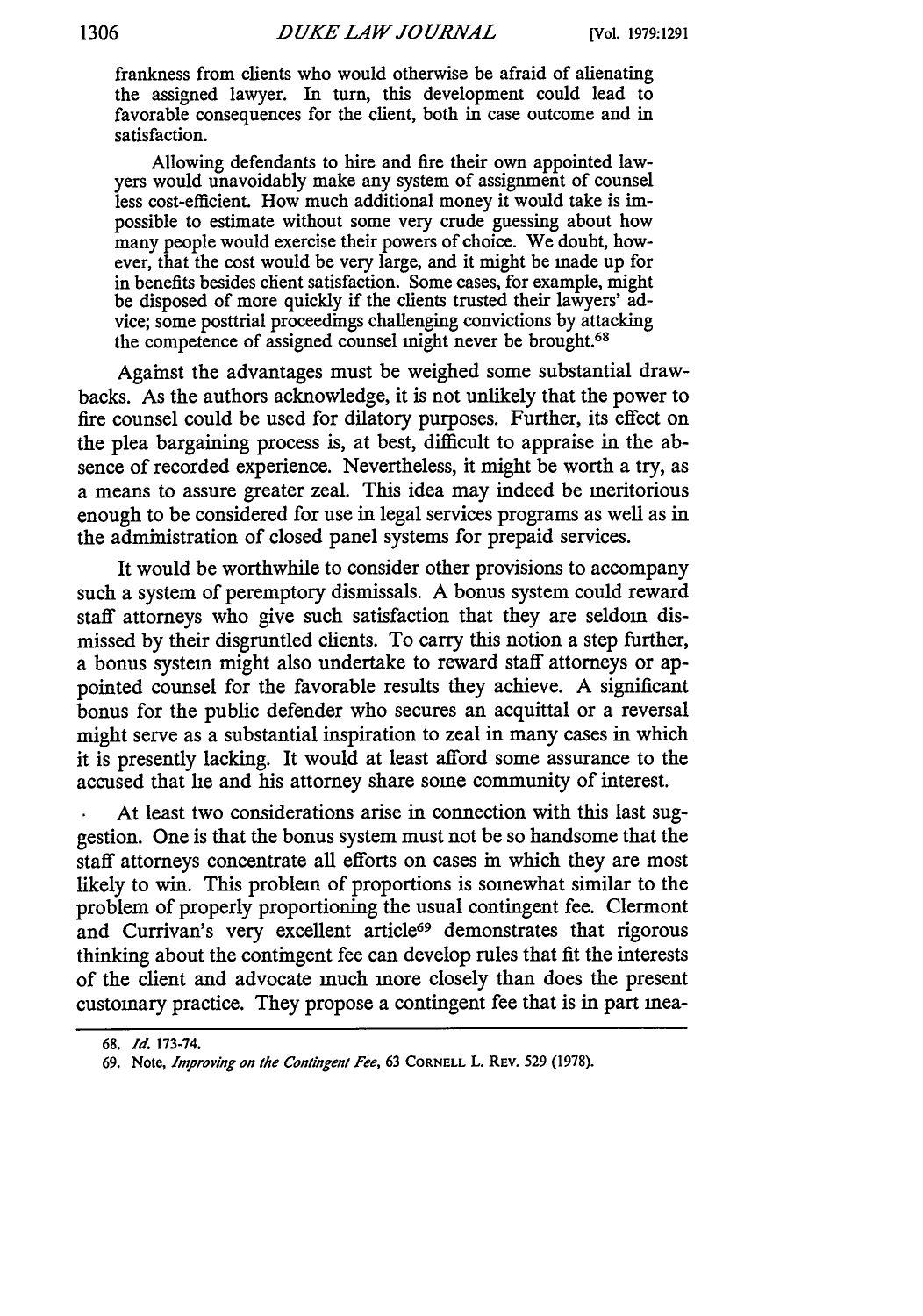sured by the attorney time invested in the case. If the winning advocate is fully compensated for his time, with a smaller, flat percentage fee added, then he will have an incentive to keep working on a case for as long as necessary to achieve the best results for the client, but no longer than *is* necessary.70 It would seem that the logic of the Clermont-Currivan analysis might be applied to the problem of the staff attorney bonus to produce a system that is at least intuitively sound. On the other hand, it must be acknowledged that the effects on plea bargaining in criminal cases might prove to be highly undesireable if a proper balance could not be achieved.

The second consideration is the legitimacy of any contingent fee interest in a criminal case. The Code of Professional Responsibility twice proscribes contingent fees for criminal defense counsel,  $71$  but nowhere in the literature is the rationale for this emphatic rule clearly stated. Perhaps the concern is that the bar's public relations would suffer too greatly if the great hired defense guns were seen to profit directly from frustrating law enforcement in publicized cases. In fact, it is hard to see why the successful arguments for contingent fees in personal injury cases are not even more persuasive for criminal defense cases. Whatever the unwritten concerns, it must surely be true that they are directed primarily at the retained private criminal bar. There is really very little occasion for concern, for all the reasons stated here, that appointed counsel or public defenders could be rendered excessively zealous by the prospect of bonuses for acquittals and reversals. That evil, should it even arise, can be dealt with at the time. DR 2- 106(C), which proscribes criminal defense contingent fees, should be deemed inapplicable to bonuses paid to lawyers on public payrolls whose incentives are so much in doubt.

## VI. CONCLUSION

Granted, there may be no fully satisfactory solutions to the problem posed. Certainly it seems unlikely that the problem would be solved simply by greater use of Judicare or the variations just suggested, limited and dubious as they are.

The absence of good visible solutions, however, does not detract from the seriousness of an under-appreciated problem. If lawyers for nonpaying clients cannot be induced through a system of incentives to represent their clients zealously, the right to counsel may become a useless cosmetic that insults more than it serves the interests of the clien-

**<sup>70.</sup>** *Id.* **578-80.**

<sup>71.</sup> See EC 2-20; DR 2-106(C).